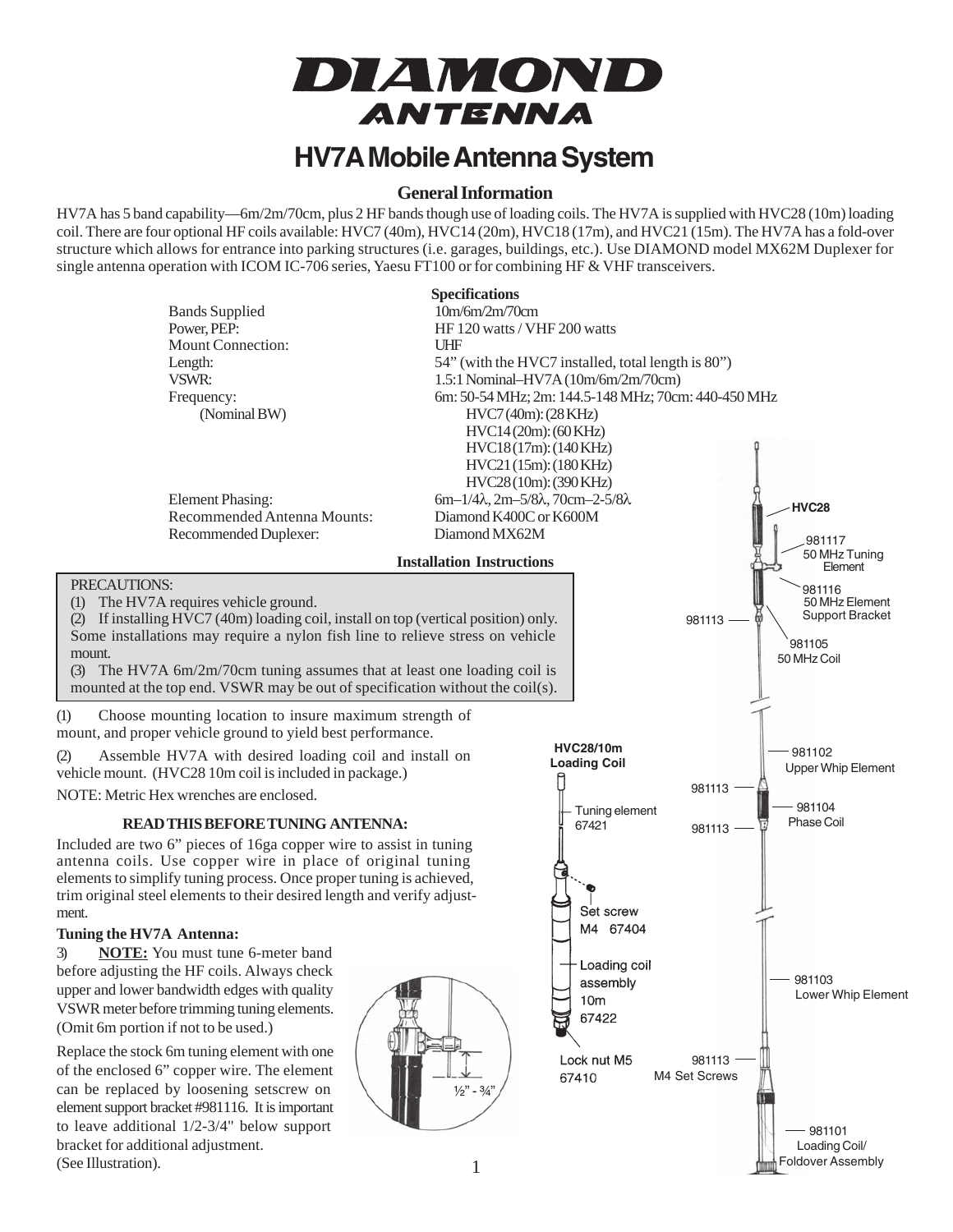With quality VSWR meter, check VSWR on lower portion of 6m (50.150 MHz). Tune the copper rod by trimming from top in 1/8" increments only until lowest VSWR is obtained. Shortening extension element will have effect of raising the resonant frequency.

You may have to re-adjust the VSWR on 6m band when using additional HVC loading coils. Do not re-install original 6m tuning element until trimming of all HVC loading coils is finished. This will allow for any additional adjustment that may be necessary.

(4) When tuning optional loading coils (HVC7, HVC14, HVC18, HVC21 and HVC28 (enclosed in package), install on top (vertical position) and proceed to tune the coils. Replace original tuning element with enclosed copper wire. Install copper wire into HVC loading coil until it seats at the bottom.

NOTE: HVC loading coils have a limited tuning range – refer to "frequency" under specifications for bandwidth.

Choose your desired center frequency and trim for best VSWR. Simply trim the copper wire from the top in 1/8" increments until desired center frequency is achieved.

(5) Once you have adjusted all coils for best VSWR in the vertical position, you may assemble one optional coil horizontally. It is best to use the lowest frequency coil in the vertical position. All coils can work horizontally except the HVC7 (40m); it must be in the vertical position due to its size. The horizontal coil should point to the rear. The VSWR will change slightly by adding a coil horizontal; therefore, it is best to check your VSWR readings to verify adjustment.

To add loading coil in horizontal position, simply remove Philips head screw from opposite side of #981116 (50 MHz Element support bracket) and screw HVC coil into position. (See Illustration) All HVC loading coils have lock nut on threaded end to aid in fastening coil into position.

NOTE: Do not dispose of Philips head screw, as you may need it for future use.

(6) To replace HVC loading coils, simply unscrew from 50 MHz coil and replace with another using 10mm wrench for base of 50 MHz coil, and 8mm wrench for lock nut on HVC loading coils. (See Illustration) Be sure loading coils are fastened securely so they don't loosen from vehicle and road vibration.

(7) After all tuning and adjustments have been made, you can remove the trimmed copper wire from the 50 MHz support bracket and the HVC loading coils and trim the original steel tuning elements to exact length of copper wire. Re-install in proper position and re-check VSWR.



2 (8) The HV7A has a fold-over hinge for situations where the antenna height is a problem. (See Illustration) Simply unscrew the fold-over lock, LIFT UP, and tilt over 90°. Care should be taken when folding over, not to damage vehicle or any HVC loading coils. Do not drive with antenna in the folded position.

Adjustment element length vs. frequency change on each frequency band.

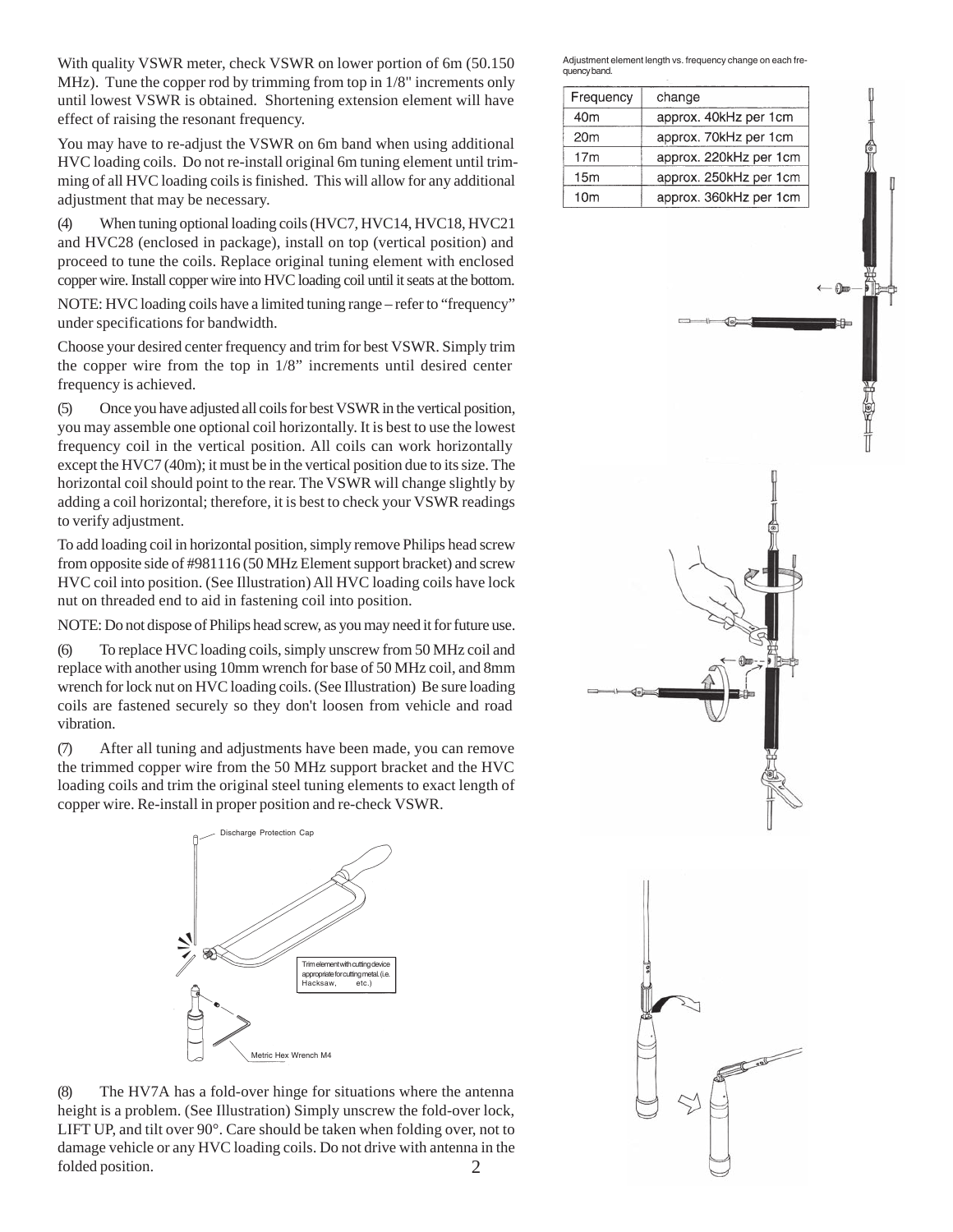#### **Typical VSWR Charts**





**<15m> HVC21**







#### **WARNINGS:**

(1) Bolts and set screws on antenna and mounting bracket may loosen from vehicle and road vibration. Be sure to check periodically to ensure they are fastened securely.

(2) Avoid obstacles such as tree branches or low overpasses; impact with these obstacles will cause antenna damage.

(3) The HV7A is not recommended for either magnet type mounts or installation on large GVW vehicles.

(4) Avoid touching antenna while transmitting.

(5) Do not scratch or remove rubber covering on loading coil sections.

(6) Avoid driving with antenna in folded position.